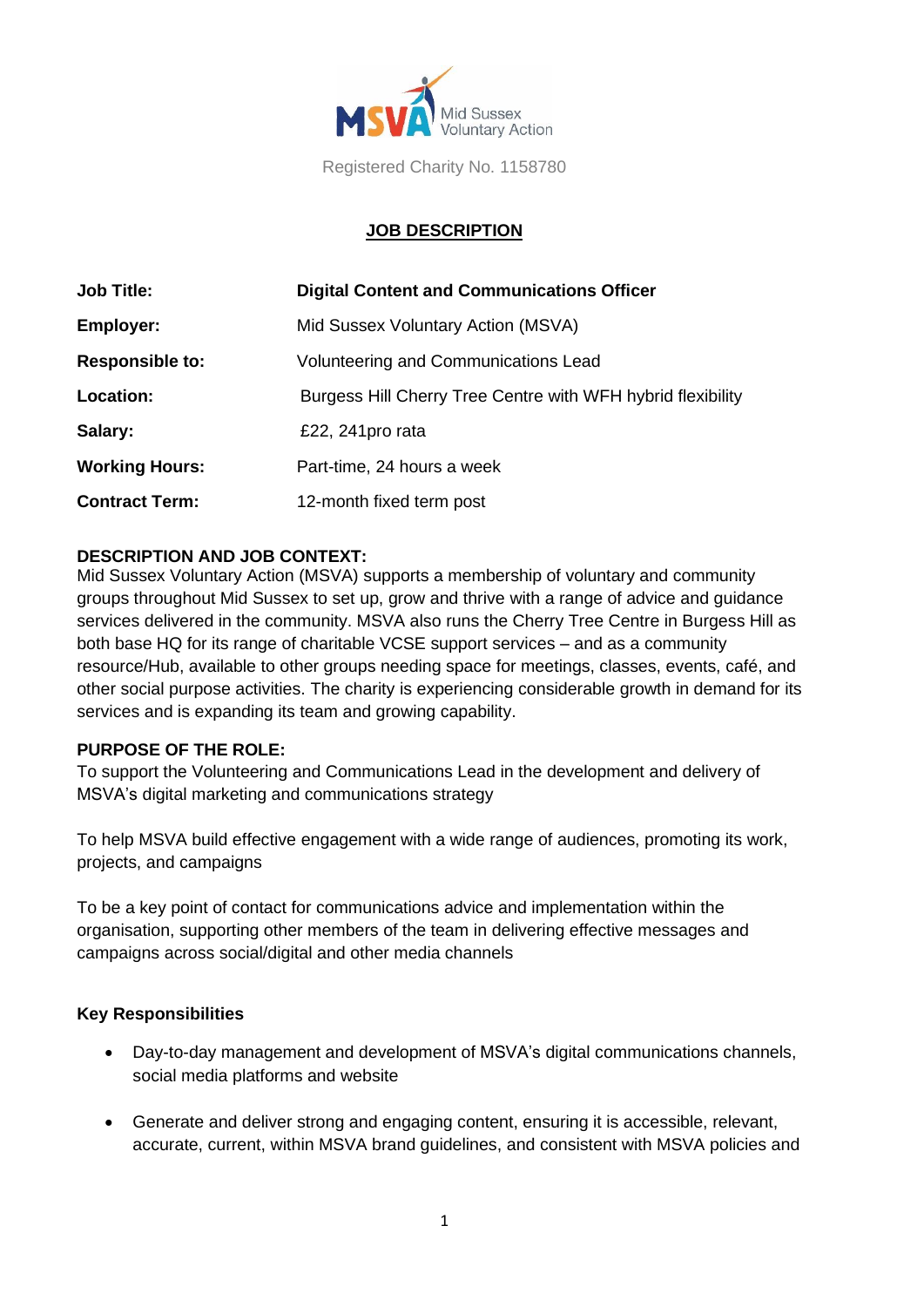procedures

- Manage digital marketing campaigns as required e.g., Jubilee Arts Project
- Manage the content calendar and scheduling to ensure all campaign deadlines are met
- Work with the Volunteering & Communications Lead to produce status reports on the impact of MSVA's digital campaigns metrics and KPIs, working with external agencies as required
- Explore and make recommendations for new digital platforms, measurement tools and opportunities to grow and connect our audiences that will benefit our organisation and our membership
- Coordinate the design and delivery of regular email communications e.g., Members' Ebulletin and Volunteering E-bulletin
- Manage subscriber email data and consent processes to ensure smooth email marketing administration, in line with GDPR
- Create printed marketing and promotional materials e.g., Event Flyers liaising with external print and design organisations when required
- Support event management bookings for MSVA events e.g., Networking Forums, Training Courses and Volunteer Fairs, via online platforms such as Eventbrite.
- Work with the Volunteering and Communications Lead to maintain relationships with the local press and media, ensuring they are aware of MSVA's events and activities
- Contribute to the daily running of MSVA services; answering queries, providing administrative support for events and room bookings as required
- Any other task commensurate with the level of the role as required.